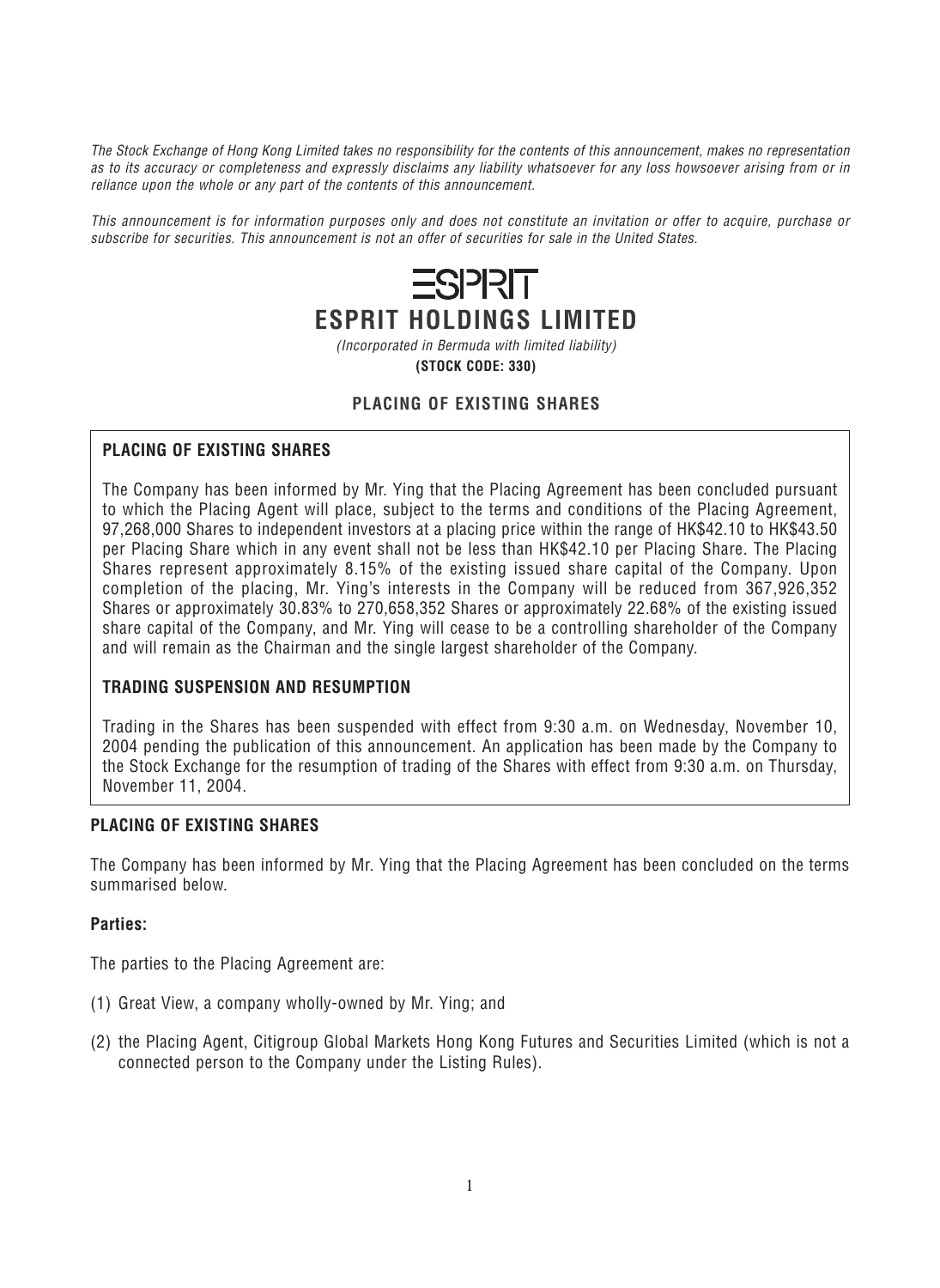*Mr. Ying is the Chairman and controlling shareholder of the Company and holds, through Great View, 367,926,352 Shares representing approximately 30.83% of the existing issued share capital of the Company. Upon completion of the placing, Mr. Ying's interest in the Company will be reduced to approximately 22.68% and Mr. Ying will cease to be a controlling shareholder of the Company and will remain as the Chairman and the single largest shareholder of the Company.*

# **Placees:**

*The placees of the placing will be independent investors who are not connected persons of the Company as defined in the Listing Rules.*

#### **Number of Placing Shares:**

*97,268,000 Shares, representing approximately 8.15% of the existing issued share capital of the Company.*

#### **Placing Price:**

*The placing price shall be within the range of HK\$42.10 to HK\$43.50 per Placing Share, representing a discount of approximately 2.90% to 6.03% to the closing price of HK\$44.80 per Share as quoted on the Stock Exchange on Tuesday, November 9, 2004.*

#### **Conditions of the Placing:**

*The Placing is conditional upon, inter alia, there having been, prior to completion of the Placing, no breach of the representations, warranties and undertakings given by Great View.*

#### **Completion of the Placing:**

*Completion of the Placing is currently expected to take place on Friday, November 12, 2004.*

# **TRADING SUSPENSION AND RESUMPTION**

*Trading in the Shares has been suspended with effect from 9:30 a.m. on Wednesday, November 10, 2004 pending the publication of this announcement. An application has been made by the Company to the Stock Exchange for the resumption of trading of the Shares with effect from 9:30 a.m. on Thursday, November 11, 2004.*

# **DEFINITIONS**

| "Board"         | the board of directors of the Company                                                                                                                                                                                                  |
|-----------------|----------------------------------------------------------------------------------------------------------------------------------------------------------------------------------------------------------------------------------------|
| "Company"       | Esprit Holdings Limited, a limited liability company incorporated under<br>the laws of Bermuda, the Shares of which are listed with a primary listing<br>on the Stock Exchange and a secondary listing on the London Stock<br>Exchange |
| "Great View"    | Great View International Limited, a company incorporated under the laws<br>of the British Virgin Islands and wholly-owned by Mr. Ying                                                                                                  |
| "Listing Rules" | the Rules Governing the Listing of Securities on the Stock Exchange                                                                                                                                                                    |
| "Mr. Ying"      | Mr. Michael Ying Lee Yuen, the Chairman of the Board                                                                                                                                                                                   |